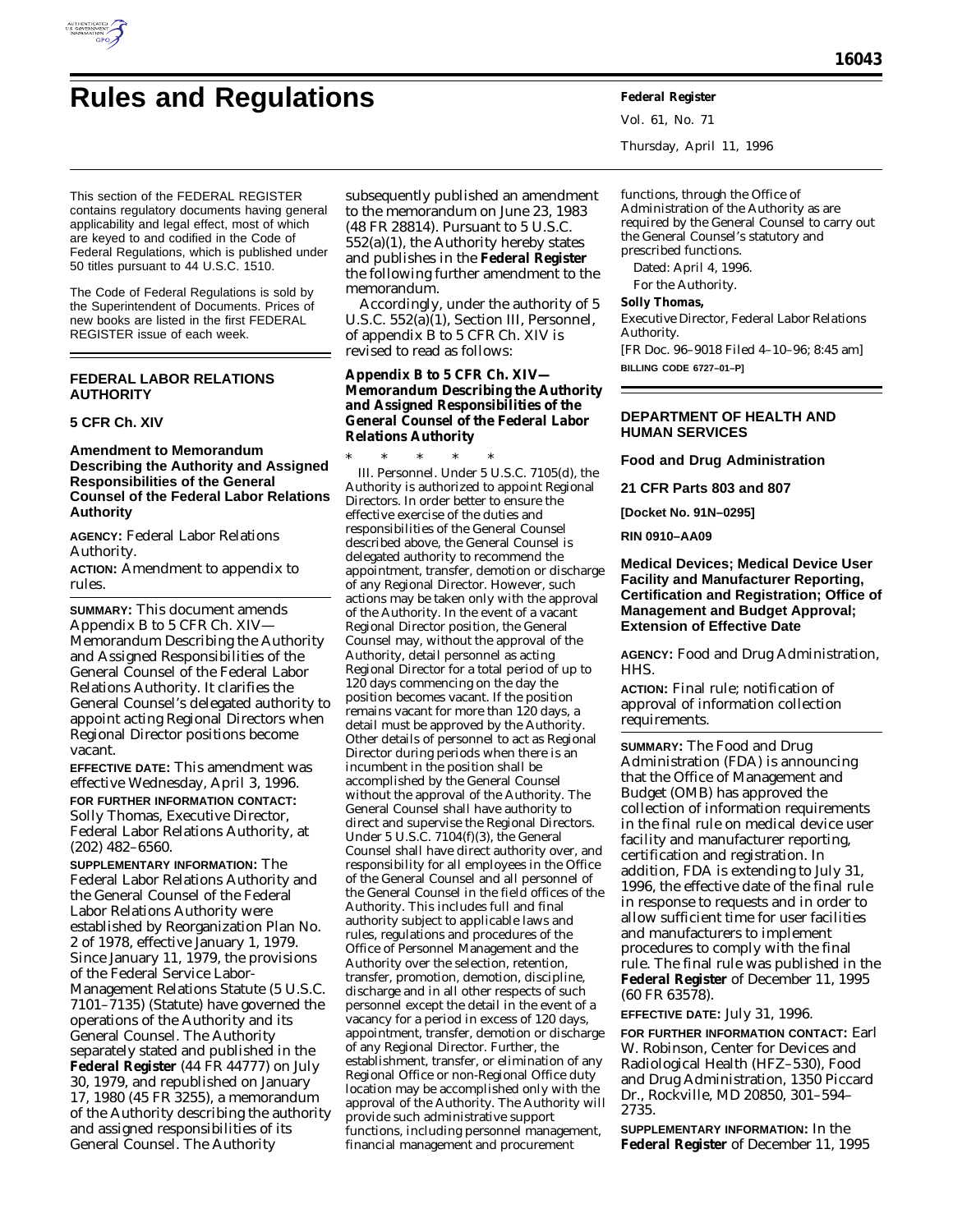(60 FR 63578), FDA published a final rule (21 CFR parts 803 and 807) requiring medical device user facilities and manufacturers to report adverse events related to medical devices under a uniform reporting system. In the preamble to the final rule (60 FR 63578 at 63596), FDA announced that the collection of information requirements contained in the final rule had been submitted to OMB for approval under the Paperwork Reduction Act of 1995 (Pub. L. 104–13). The agency also requested public comment on the information collection requirements by January 10, 1996. The agency further stated that these collection of information requirements would not become effective until FDA obtained OMB approval of them, and that FDA would publish in the **Federal Register** a notice of OMB's decision to approve, modify, or disapprove them.

FDA received 26 comments regarding the information collection requirements. Comments were reviewed by both FDA and OMB. On February 23, 1996, OMB sent FDA a notice of action stating that the collection of information requirements are approved for use through February 28, 1999, under OMB control number 0910–0059. Persons are not required to respond to a collection of information unless it displays a currently valid OMB control number.

In response to comments to the information collection requirements, FDA is changing the effective date of the final rule and providing certain clarifications and guidance regarding requirements of the final rule.

1. Several comments requested that the date of the final rule be extended to allow manufacturers and user facilities additional time to set up procedures to implement the new requirements. These comments stated that the effective date of the final rule, April 11, 1996, would not allow them enough time after approval of the forms to set up reporting procedures, databases, and train personnel. FDA agrees that reporting entities need additional time to set up reporting procedures. FDA, on the basis of these comments on the information collection, is extending that comment period to July 31, 1996, without further notice and comment procedures.

The Administrative Procedure Act and FDA regulations provide that the agency may issue a regulation without notice and comment procedures when the agency for good cause finds (and incorporates the finding and a brief statement of reasons thereof in the rules issued) that notice and public procedure thereon are impracticable, unnecessary, or contrary to the public interest (5 U.S.C. 553(b)(8); 21 CFR 10.40(e)(1)).

FDA finds that there is good cause for dispensing with notice and comment procedures to extend the effective date of the final rule because such procedures are impracticable, unnecessary, and contrary to the public interest.

First, notice and comment rulemaking on the extension of the effective date is impracticable. FDA was unable to prepare and issue notice of the extension of the effective date until April 11, 1996. Because the final rule's effective date is April 11, 1996, there is not enough time for FDA to solicit a new round of notice and comment before the effective date. Although the final rule informing reporting entities of the new requirements was published on December 11, 1995, reporters have not known what forms would be required until the issuance of this notice. Without the forms, reporting entities have heretofore been unable to set up their reporting procedures and databases or train personnel. Adequate procedures and training will ensure that reporters generate reports that contain meaningful information that will allow FDA efficiently evaluate adverse events. FDA believes that reporting entities need until July 31, 1996, to set up adequate procedures to implement the new reporting requirements.

Second, engaging in notice and comment rulemaking is unnecessary. The public has already had two separate opportunities to comment on the effective date; the first in response to the request in the tentative final rule for comments, and the second in response to the request in the request in the final rule for comments relating to the information collection requirements. All of the comments FDA has received are in favor of extending the effective date to allow reporters adequate time to set up procedures to implement the new regulations. FDA does not believe another round of notice and comment is necessary on an issue that has already received two rounds of public comment.

Third, notice and comment rulemaking is contrary to the public interest. Extending the effective date of the rule without notice and comment allows reporters immediate certainty as to the timeframes that they have to set up procedures to implement the new reporting requirements. If FDA did not provide a definite effective date, reporters may bear additional expense and hardship in setting up inefficient interim procedures in order to be ready to report on a certain date, when that date may ultimately be extended. Moreover, because reports generated under interim procedures would be processed without adequate time to

implement proper training and procedures, such reports may be of poor quality that would preclude both reporters and FDA from obtaining information to evaluate adverse events effectively. Certain knowledge of the date the regulation will be effective will allow reporters to know the exact timeframe that will allow them to implement procedures to effectively evaluate and submit reports.

For all the reasons stated above, FDA concludes, under 5 U.S.C. 553(b)(B) and 21 CFR  $10.40(e)(1)$ , there is good cause for extending the effective date of the final rule without notice and comment procedures. Consistent with its own procedural regulations, however, FDA is providing an opportunity for comment on its decision to delay the effective date of the final regulation until July 31, 1996.

2. Several comments stated that FDA should reconsider requiring a baseline report (FDA Form 3417) for each model number because reporters would have to submit many separate baseline reports for virtually identical devices that have option and accessory packages that are identified by a model number variation, such as a prefix or suffix.

Section 803.55 requires that a manufacturer shall submit a baseline report for a device when the device *model* is first reported under § 803.50. The regulation does not require a baseline report for every model number variation. FDA does not believe that the regulation requires a separate baseline report for every model number variation, if the variation could not affect the device's safety or effectiveness. If a manufacturer groups model numbers, it should list each model number variation on the baseline report that is included (e.g., basic model number 900; model number variations, R900, 900C, 900D, and R900C). FDA will match the variations of the model number reported on form 3500A to the list of model numbers provided on the baseline reports.

3. Comments requested further clarification on the definition of ''device family'' (§ 803.3(e)) that is used to identify similar groups of devices on the manufacturer baseline report. FDA classified and revised § 803.3(e) to define ''device family'' as devices that have the same basic design and performance characteristics related to safety and effectiveness, intended use and function, and device classification and product code. Devices that differ only in minor ways not related to safety or effectiveness can be considered to be in the same device family. Factors such as brand name and common name of the device and whether the devices were